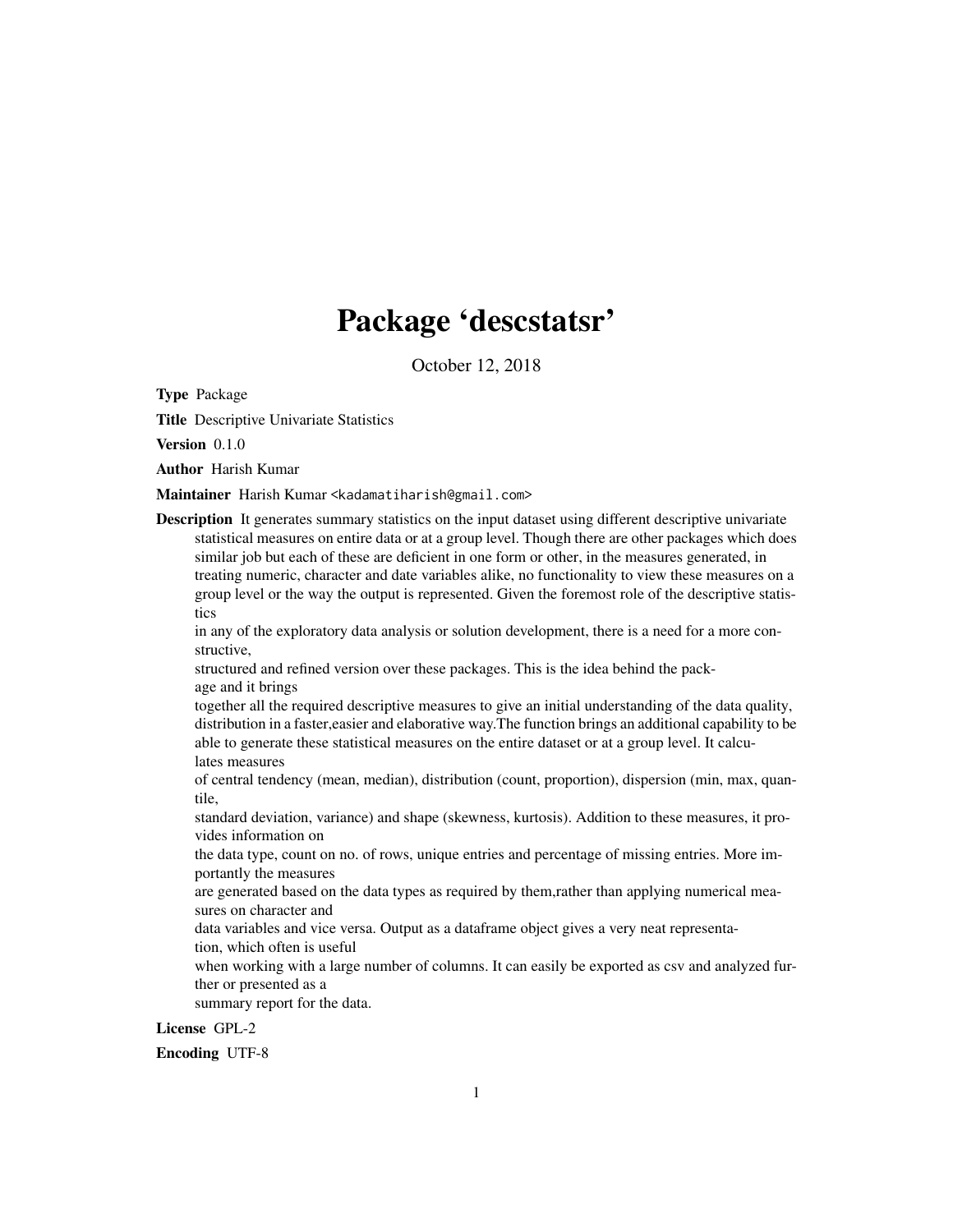| <b>LazyData</b> true                        |
|---------------------------------------------|
| <b>Imports</b> datasets, zoo, moments       |
| <b>Suggests</b> knitr                       |
| RoxygenNote 6.1.0                           |
| <b>NeedsCompilation</b> no                  |
| <b>Repository CRAN</b>                      |
| <b>Date/Publication</b> 2018-10-12 13:10:03 |

### R topics documented:

#### **Index** [4](#page-3-0)

desc\_stats *Descriptive Univariate Statistics*

 $\ensuremath{\text{UTC}}$ 

#### Description

The function summarizes the input data using different descriptive univariate statistical measures on grouped or ungrouped level.

#### Usage

```
desc_stats(dataset, show_levels = 5, decimal_points = 2,
 group_variable = NULL, miss_val = NULL)
```
#### Arguments

| dataset     | A data frame object, an input dataset for which descriptive statistics needs to be<br>calculated                                                                                                   |
|-------------|----------------------------------------------------------------------------------------------------------------------------------------------------------------------------------------------------|
| show levels | An integer value. It controls how many top character/factor levels with their<br>proportions needs to be displayed in descending order of their proportions, by<br>default it is set to $5$ .      |
|             | decimal points An integer value. It controls no of decimal points to which numeric data needs<br>to be rounded off, by default it is set to 2.                                                     |
|             | group_variable A character vector. Specify the character or factor variable/variables on whose<br>unique group levels the data should be split and univariate statistics needs to be<br>generated. |
| $miss_val$  | A character vector. Specify different strings which needs to be considered as<br>missing values.                                                                                                   |

<span id="page-1-0"></span>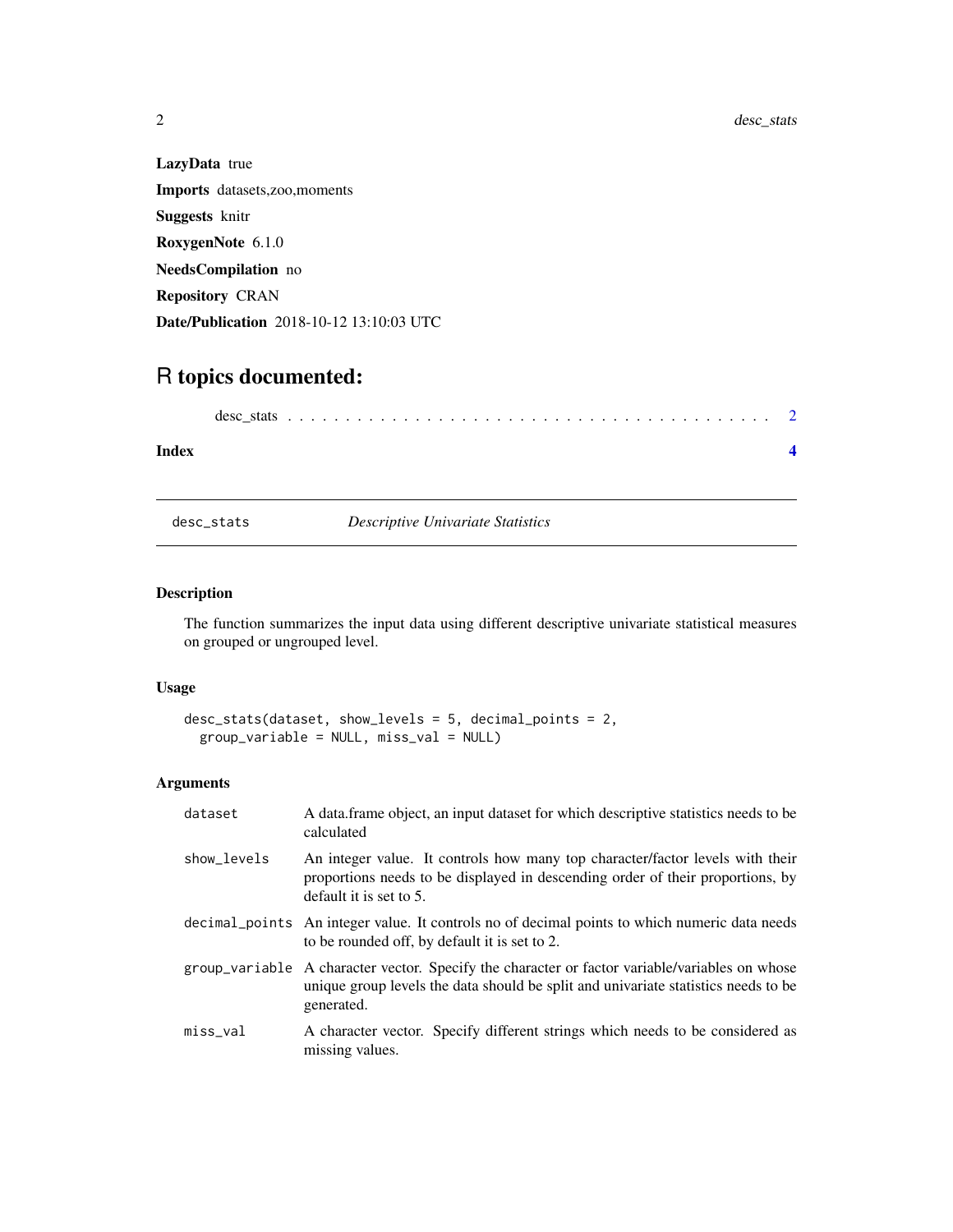#### desc\_stats 3

#### Details

The functions calculates following measures on the input data:

Measures of Central Tendency: Mean, Median

Measures of Distribution: Count, Proportion

Measures of Dispersion: Min, Max, Quantile, Standard Deviation, Variance

Measures of shape: Skewness, Kurtosis

Addition to these measures, the function provides information on the data type, count on no. of rows, unique entries and percentage of missing entries

All the above statistics can be generated for the entire data or at a group level. The variables/variables specified to group\_variable parameter splits the data into groups based on the unique levels of the variable/variables specified and calculates descriptive statistics on each of these levels. .

#### Value

A data.frame object with descriptive univariate statistics listed for numerical,categorical and date variables at group level, if specified, else for entire data.

#### Examples

```
desc_stats(iris,show_levels=2,decimal_points=2,group_variable=c("Species"),miss_val=c("unknown"))
desc_stats(iris,show_levels=2,decimal_points=2,group_variable=c("Species"))
desc_stats(iris,show_levels=2,decimal_points=2)
desc_stats(iris,show_levels=2)
desc_stats(iris)
```